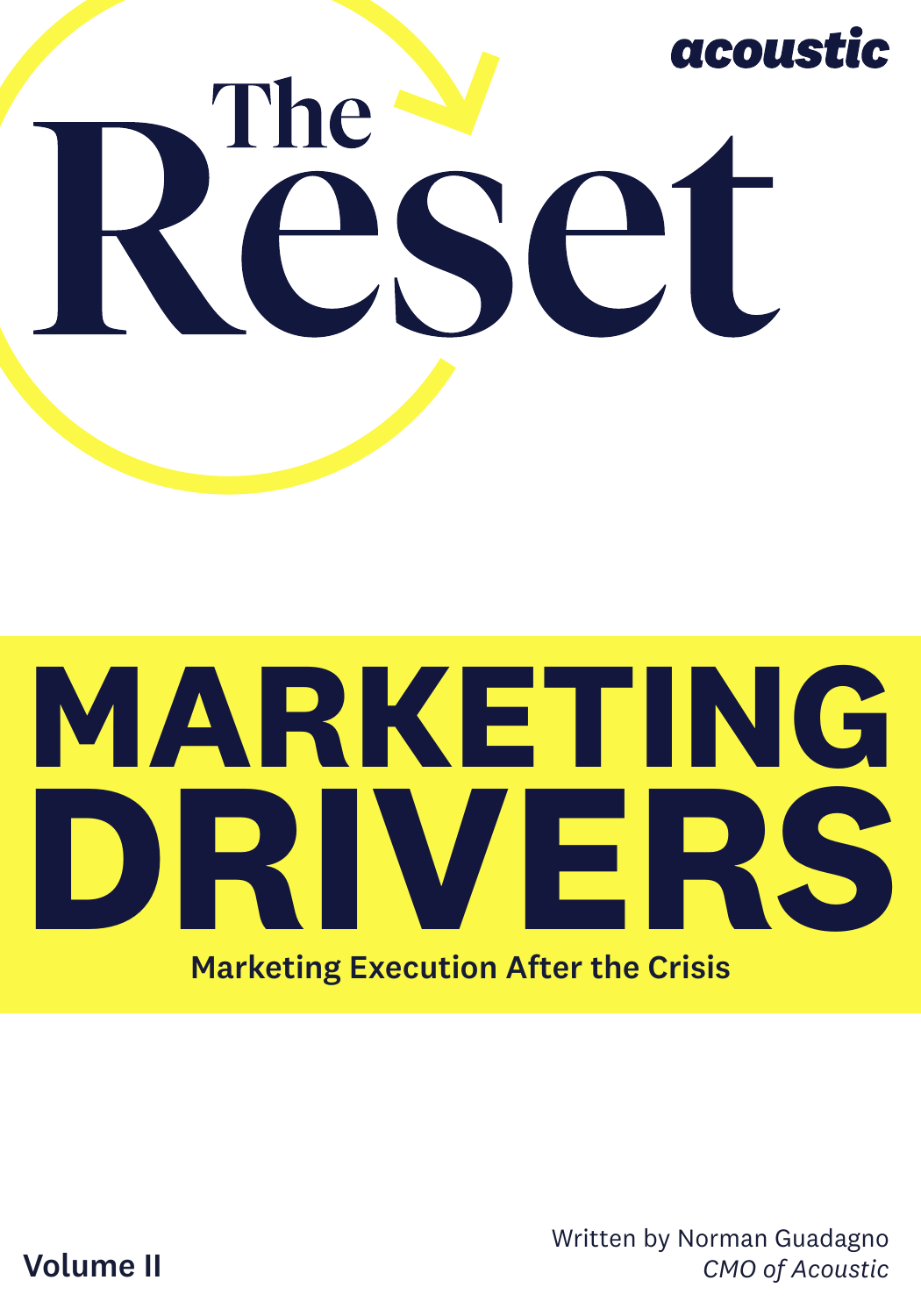## THE RESET: MARKETING DRIVERS Volume II

by Norman Guadagno

*Volume I of The Reset, Customer Expectations, discussed the forces that have been shaping customers and the market overall in the past year. Three core factors: The Coronavirus pandemic, economic uncertainty, and social transformation were identified and explored. In addition, the three lenses to examine The Reset: Trust, Values, and Action, were introduced. These lenses serve as the foundation for Volume II as we explore the marketing drivers of The Reset and how they will help shape a successful marketing playbook for the years ahead.*

> © 2020 Acoustic. All rights reserved. [www.acoustic.com](http://www.acoustic.com)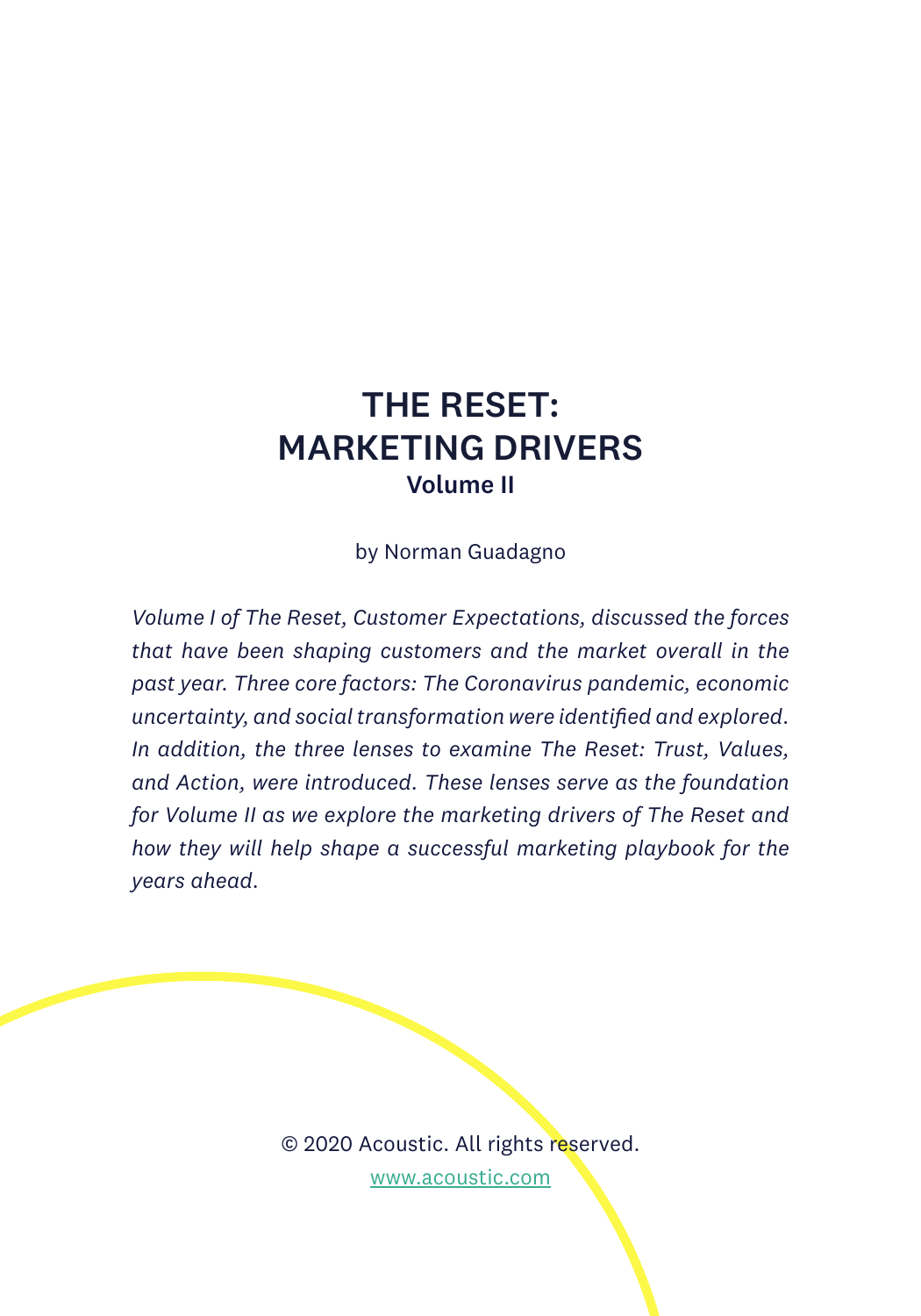# Reality and Perception

#### *"The problem with introspection is that is has no end."* **- Philip K. Dick**

 $\blacksquare$  or the marketer in late 2020, it is very easy to feel a bit hesitant, possibly even frozen, when it comes to knowing what to do next. The changes the past year has brought can leave even the most optimistic of thinkers wondering if they can be successful, and everyone scrambling to find a path to success. Then, to make it even harder, everyone starts asking for the marketing plan for next year!

The hyper-reactive media environment, "cancel culture," and endless retconning can often lead to a form of analysis paralysis for marketers. Worry over how something may be perceived in the future is certainly sensible, but it is much more important to worry about how it will be perceived in the present. Marketers must try to read the trends emerging, and not make obvious gaffes, but must also focus on the impact their efforts will have on the business this quarter and next quarter.

Perhaps the future will be even worse than the present – endless pandemics, climate catastrophe, and aliens invading – or the future might be wonderfully better, with healthy growth and a turn towards greater global unity and environmental care. Marketers should not only think about how they react to, but also how they shape the world. Grounded optimism tends to breed more optimism, and positive messages tend to yield more positive messages. Use The Reset as an opportunity to contribute to the direction of the future, not simply react to the present.

To do this, we will return to the three core lenses – **Trust, Values, and Action** – as we forge a path to success.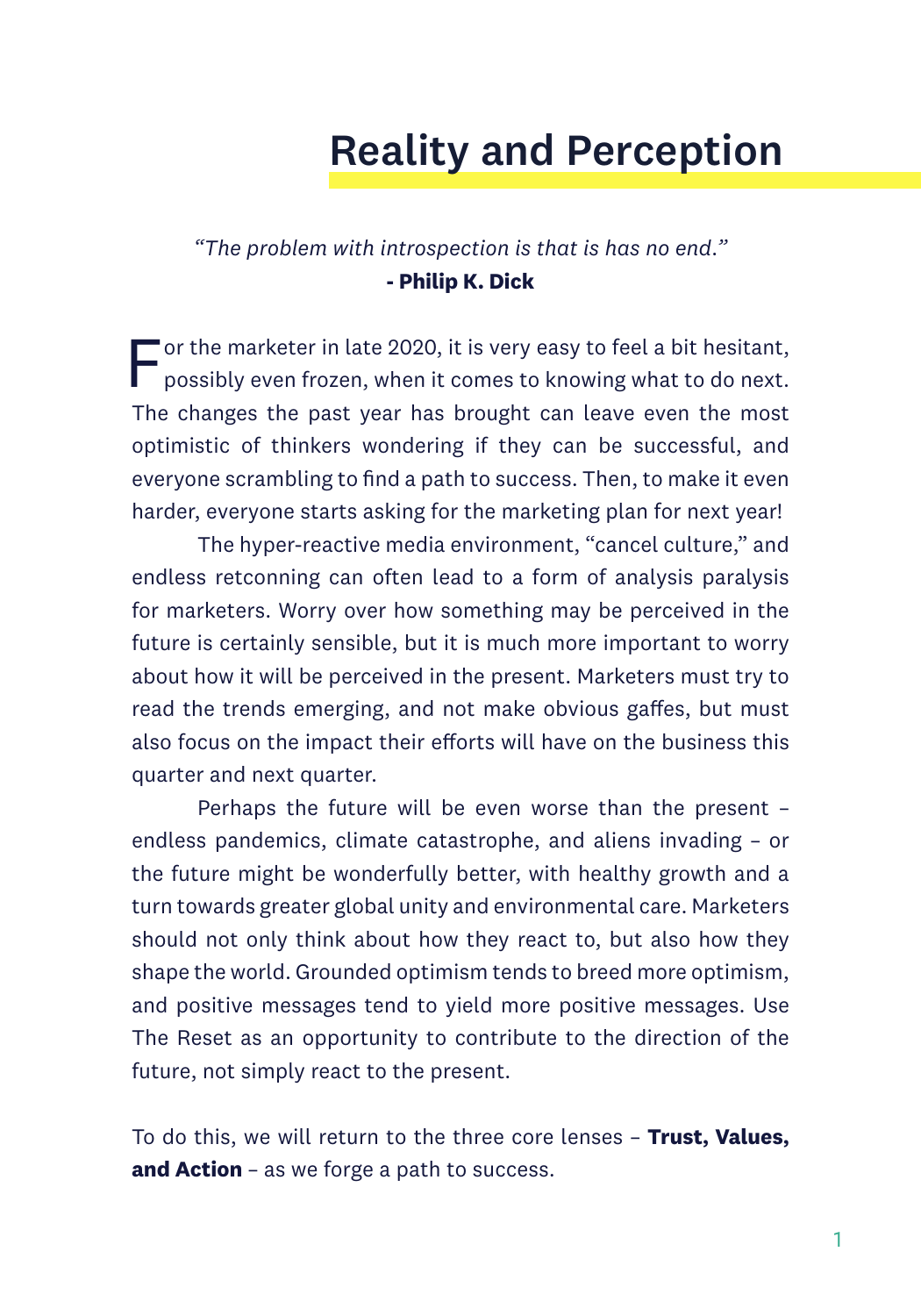## **Trust**

If trust in a brand has been eroded, what do we do? First, we identify<br>the cause. If it is something the brand did, we acknowledge the f trust in a brand has been eroded, what do we do? First, we identify mistake and articulate a path forward. If the cause is an external factor, something we do not control, we work to take back as much of the brand narrative as possible. Once we identify the cause, we drive forward to rebuild trust.

But what happens when trust has been eroded across multiple brands? This is the situation now, and the response must be a bit different. Instead of fixing a problem with the brand, the marketer needs to consider a more fundamental shift in the brand and brand messaging. This is a strategic shift, not merely a tactical response. Many brands have always tried to stand for something, but that was very rarely pressure tested by reality. We never really questioned that a restaurant was keeping workers home if they had a cold or flu, did we? Instead, we ordered our food, at a quick-serve joint or a fancy restaurant, and did not think twice. We assumed that airlines cleaned the seats and tables between flights. On those flight where we saw someone with antiseptic wipes scrubbing things down, we may have rolled our eyes or at least assumed they had a good reason to worry.

Now, every brand must meet different and evolving standards. The new playbook guides brands to a deeper level of meaning, genuine and persistent credibility, and new relationship dynamics with their audience. Brands can no longer just pretend to be what customers expect but must actually deliver what customers need.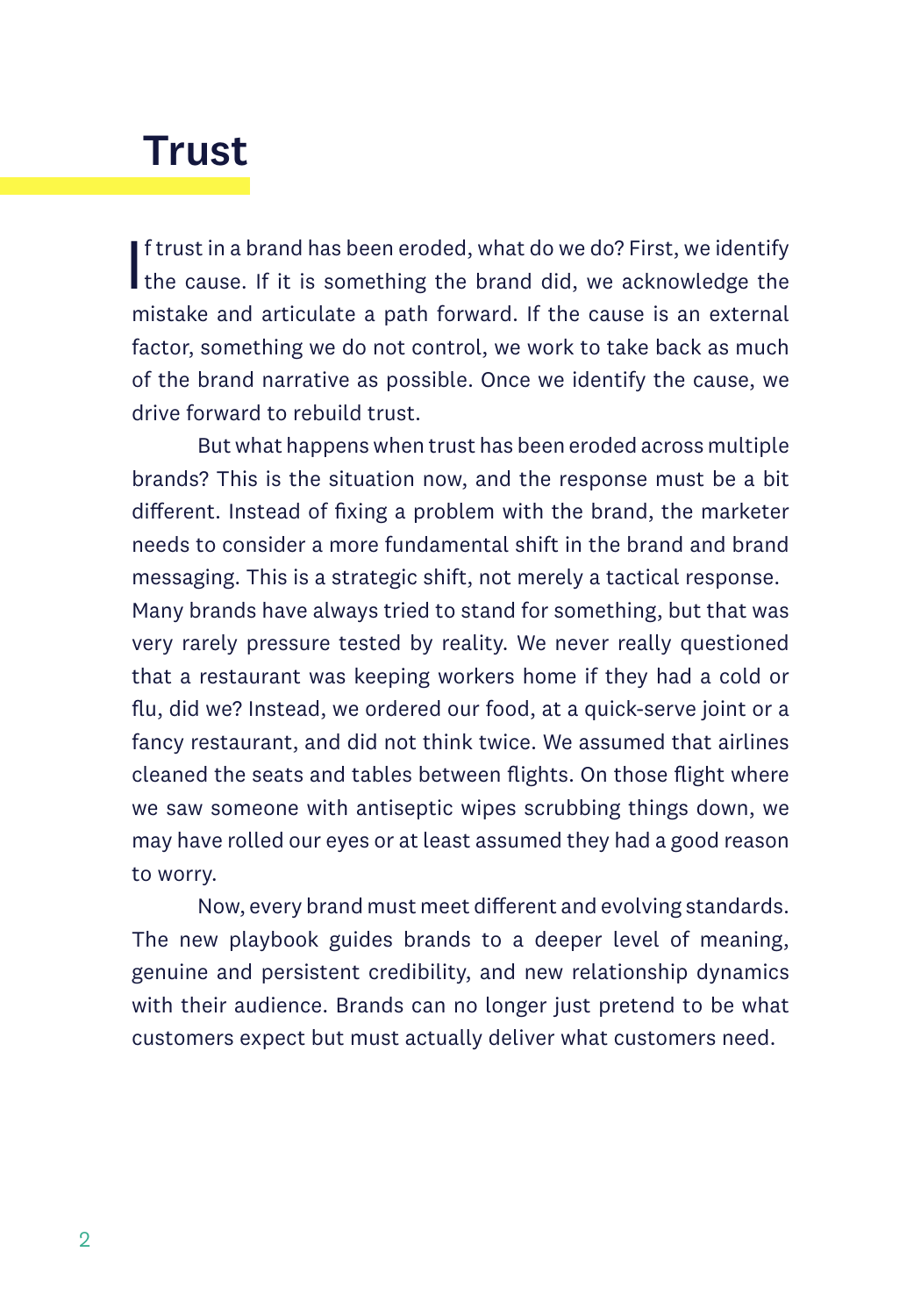#### **Play 1: Find a deeper level of meaning in your brand**

Go back to all that brand work that you did in the past and look at it with fresh eyes. Did you make a promise with the brand that you never actually kept? Now is the time to figure out how to not only keep the promise but ensure that the promise is sufficient for your customers. What can your brand do differently that will set it apart from competitors in the years to come?

Recently I have seen a lot of hotel chains partnering with various cleaning product companies and healthcare organizations. Does a chain promising to use Lysol or Clorox products to clean their rooms change the deeper meaning of the brand? I think that these are stop-gap measures at best to solidify brand positioning as they do everything possible to bring customers back to the rooms. Deeper meaning in the brands will need to come later, through the establishment of a level of transparency and trust not necessarily seen before.

#### **Play 2: Remake customer experience**

When we thought about customer experience in the past, we often referenced touchpoints as a key element of the process. Now, touch is one of the very things we are trying to avoid. Ignoring that irony, the truth is that customer experience is more important than ever, for every brand.

Marketers should be leaders in customer experience, and the playbook of the future must be based on the series of interactions that build a relationship between customer and brand. If marketing has traditionally focused only on the interactions taking place during customer acquisition, they must extend their playbook to the entire customer journey. The best interactions are those where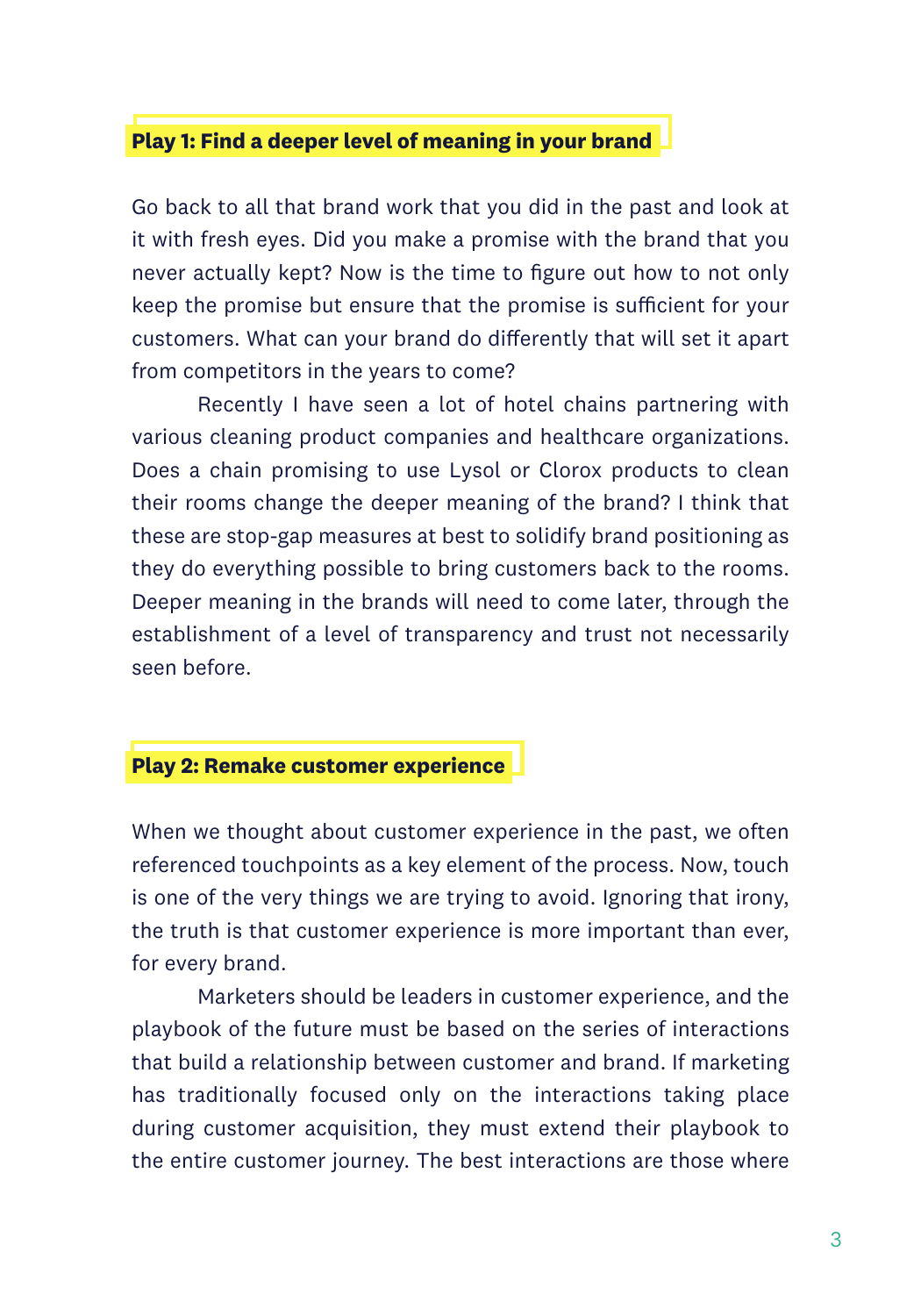there is a clear sense of choice on the part of the customer, allowing them to proceed based on their own assessment of comfort, risk, and reward.

A lot of restaurants have moved to touchless menus and payments, with the customer's phone doing all the work. This creates trust and reduces concerns on the part of the customer, but it still feels very transactional. How can restaurants create a more seamless journey with the mobile device that starts when a reservation is made and continues after the customer has left? Looking at the entire journey, marketing can rewrite this scenario to build something better for both brand and customer. Every brand can do the same.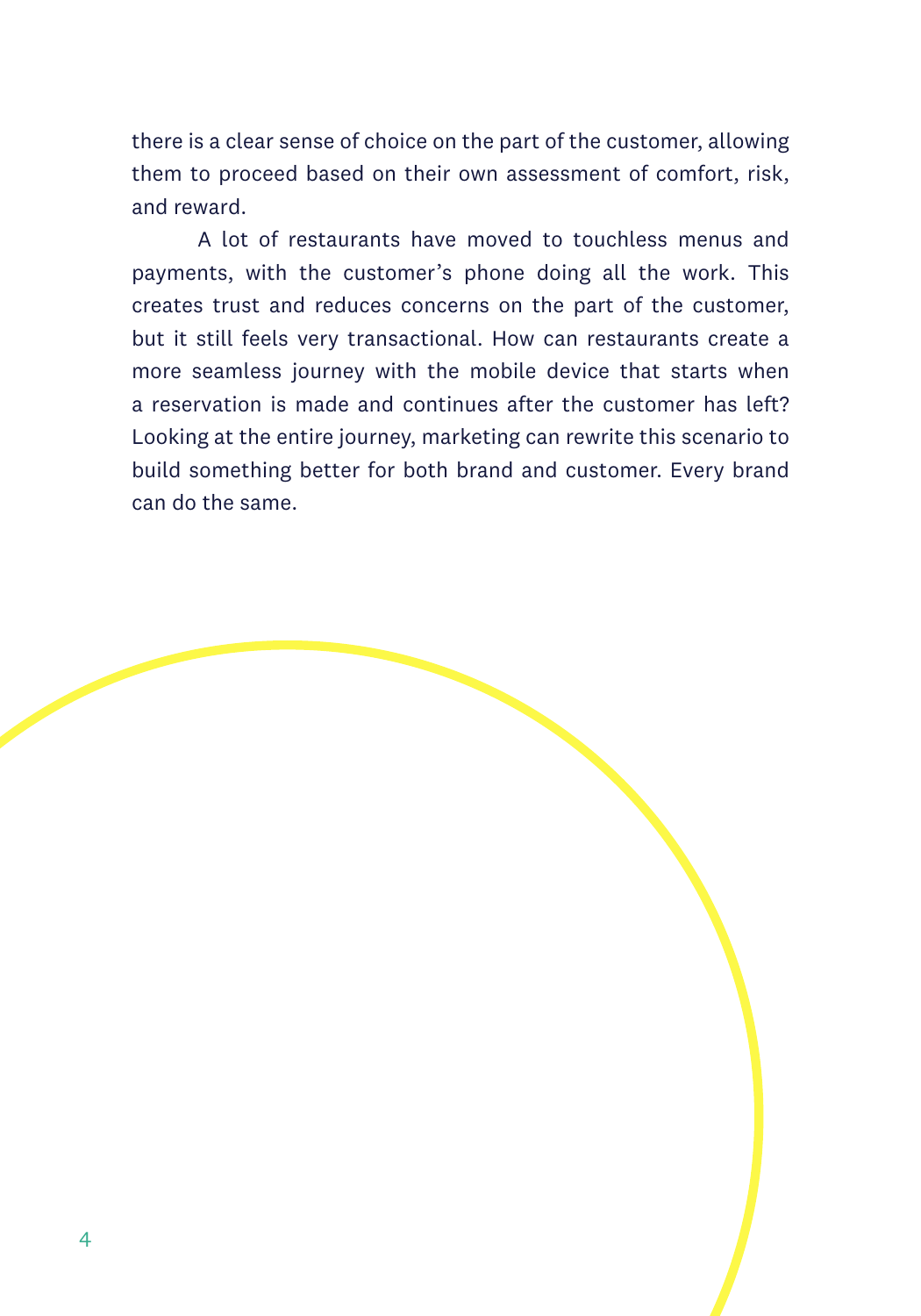# Values

 $\Lambda$  / hat do your customers really value today? Is it the same as  $\bm{V}$  it was six months ago? A year ago? What will your customers value a year from now? As individuals find their trust being reset, this starts to reset their underlying values. What does a commute look like for someone working at home? What is the value of going to a retail store when online shopping has finally become easy and ubiquitous? Which will be valued more by the traveler: cleanliness or price?

Marketers often talk about brand values, but rarely talk about customer values. The Values Reset involves shifting that dynamic and paying careful attention to the values of customers and the changes taking place. Consideration for these new values underlies the plays marketers must follow in the future.

#### **Play 3: Demand generation shuffle**

Email has always been one of the most reliable and scalable tools in the demand generation arsenal, and combined with paid advertising (social, search, display, broadcast) often accounts for a vast majority of what most companies do when it comes to marketing. Yet, clear changes in open and click-through rates during the early months of the pandemic showed an even richer attachment to email messages than many of us ever imagined.

Customers want to hear from brands. More specifically, customers want to hear from brands that they come to trust and align with their values. Whether it be email or mobile messaging, customers are looking for something from the brands they do business with, and marketers must shuffle their demand generation priorities accordingly.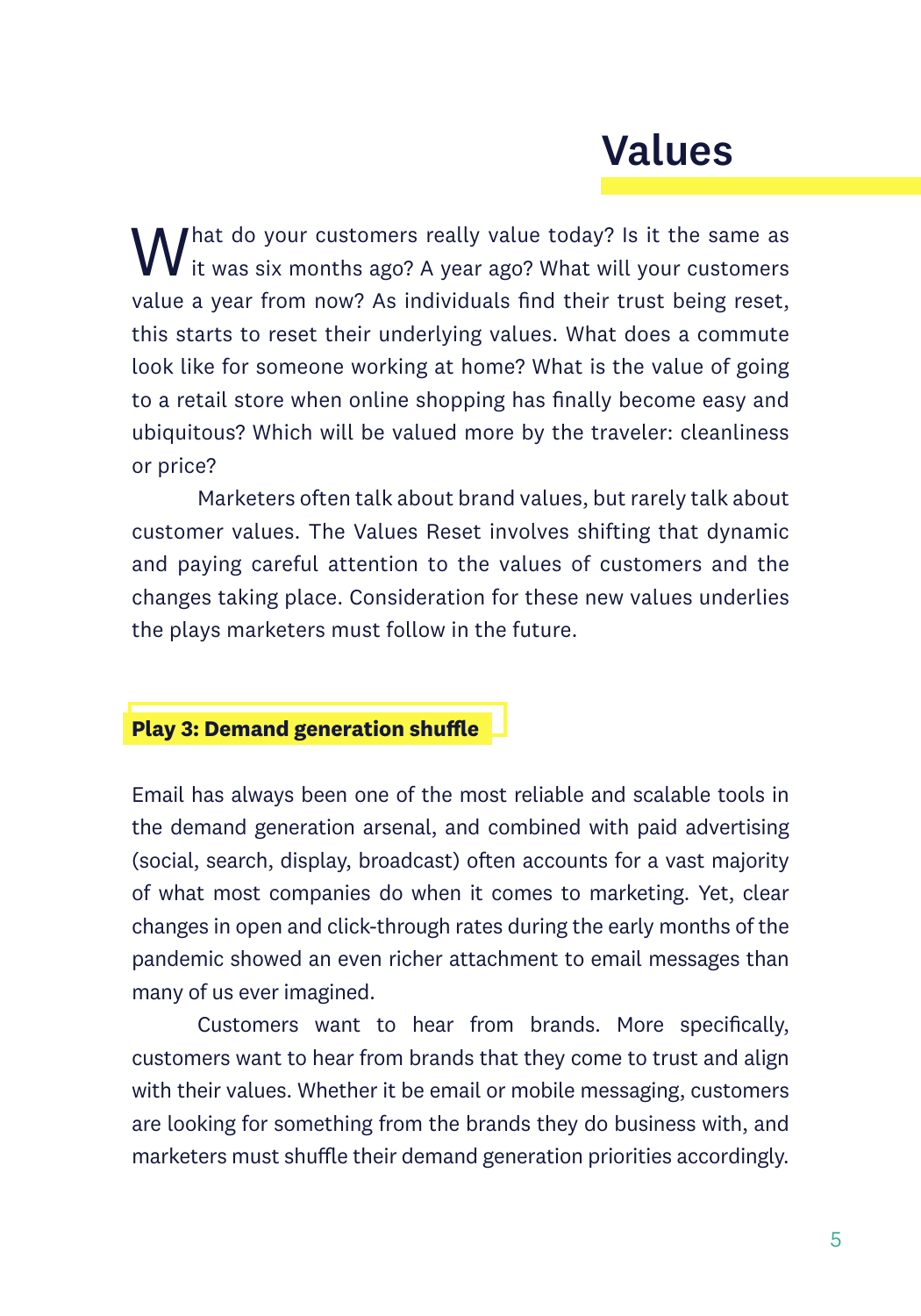Using the travel space as an example again, how are airlines shifting their demand generation messages when travel is down by 80% or more? Trying to run sales quickly loses steam, and endless notes on cleanliness can only go so far. What else can an airline do to shuffle the demand generation playbook and stay connected? First, they have to invest even more in deeply understanding the data and see how their customers are interacting across all interactions. Second, they have to reach out and ask their customers what they want – if values have changed, then isn't it reasonable to ask customers to reset the types and frequency of communications?

Stop treating demand generation as a one-way street: it has always been two-way, and now there is very little patience left in customers for meaningless or unwanted messages.

#### **Play 4: Events are dead – long live events**

In the past, marketers tended to have a love/hate relationship with events. Large convention centers filled with industry buyers toting bags of cheap tchotchkes and making plans for which party or restaurants they will be attending that evening. Endless badge scans so that the teams can bring home enough leads to justify the expense of the event in the first place. Noise, air conditioning, and fatigue stretched over three endless days in Las Vegas, Orlando, or Chicago.

Then everyone went home. Events stopped. Every company made a hard pivot to virtual events, webinars, and a world of video. In no time at all, we were having online roundtables, customer conferences, wine tasting, shoe making, and co-watching of shows on Netflix. We can be together at an event without really being together at all.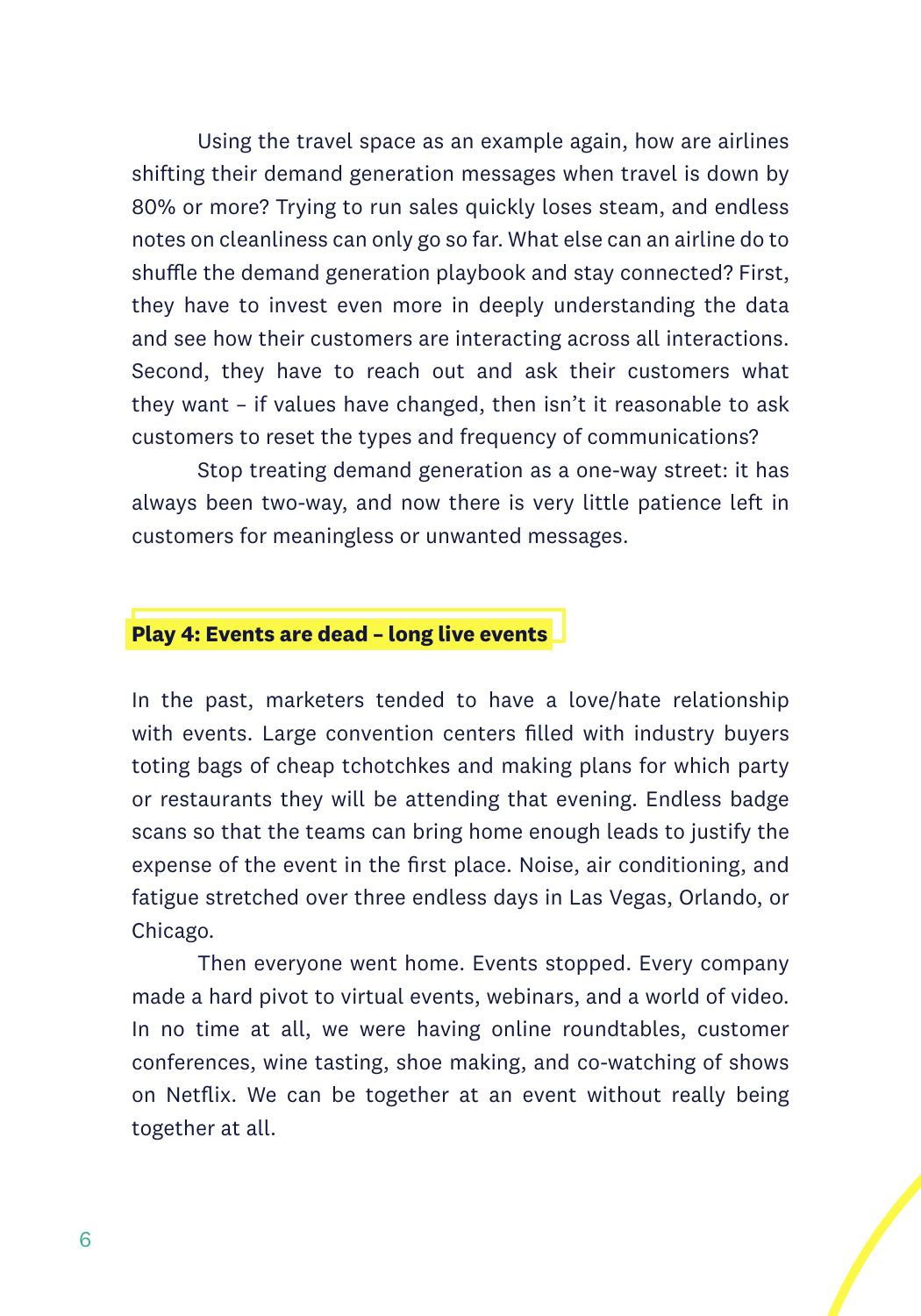The hard pivot of 2020, from the convention center to the laptop, was necessary. Now, as everyone settles into life after the Reset, the playbook for events must be examined and rebuilt from the ground up.

One of the reasons events worked well was the ability to truly isolate people for a period and have highly interactive communication. Technical buyers (and sellers) loved the opportunity to do demos that directly addressed the real challenges faced by a company. Food and beverage buyers wanted to smell and taste. Retail buyers wanted to touch.

I am confident that many people will eventually want to head back to Las Vegas and the show floor, but I am not confident that every company really needs to be there to meet them. Looking at the amount of marketing budget often dedicated to events, and considering how to redeploy that going forward, is step one. Step two is carefully deconstructing the events model – across the era of live events and into the lockdown-mandated all virtual events – and finding the elements that really worked to advance the company agenda. Rebuild your events model around the high-impact items – as measured by you and by your customers – not around the sales pitches from events producers. There will be a place for the show floor in the future, but there will also be a roll for the type of community found in Fortnite.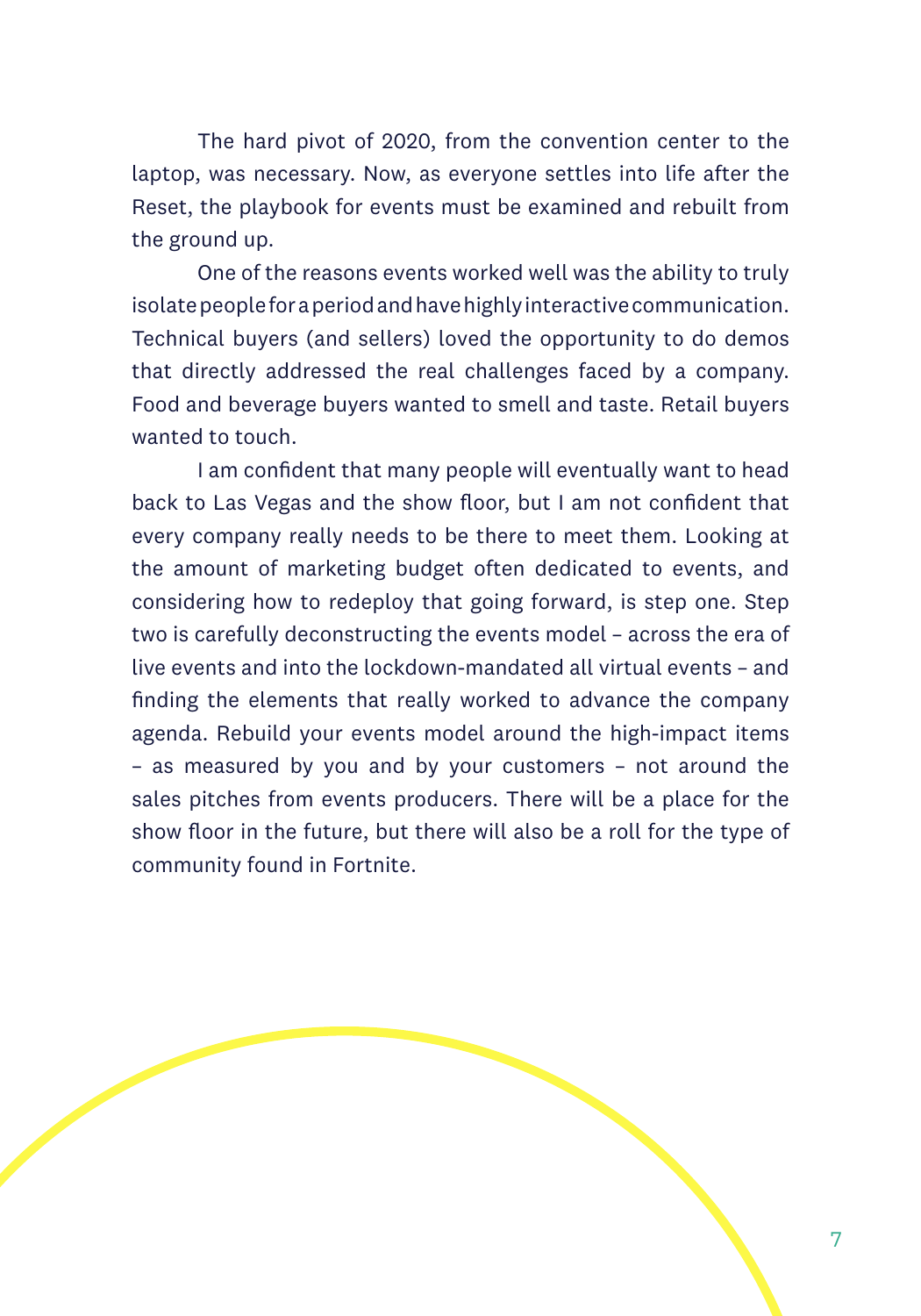# Action

s country after country around the globe navigated through lockdown, open, and the return to lockdown, it showed some of the difficulties in creating an action plan for operating worldwide. If language and cultural differences were not enough for marketers to navigate, now we must overlay the current pandemic response as well.

Work at home is the new normal for many professionals, but it would be careless to assume that it touches all cultures and all levels of society equally. Many workers can only deliver their value at stores, factories, and warehouses around the globe. Medical and social services workers cannot always rely upon or assume a digital solution to connect with the recipients of their services. Schools are trying everything and anything to find instructional models that work across ages and socio-economic status.

Welcome to the Action Reset, the new structure for marketing success. Some will argue that once the pandemic is under control, most things will quickly return to "normal." This book, and many others, argue that too much has changed, at too deep a level, to ever return to what was. Instead, the deep and costly impact of the recent path is an ideal opportunity for comprehensive change and concomitant improvements. Marketing, the persistent and everpresent voice of brands around the globe, can lead the charge in creating new plans, establishing new channels, and delivering on the ideals of a new age.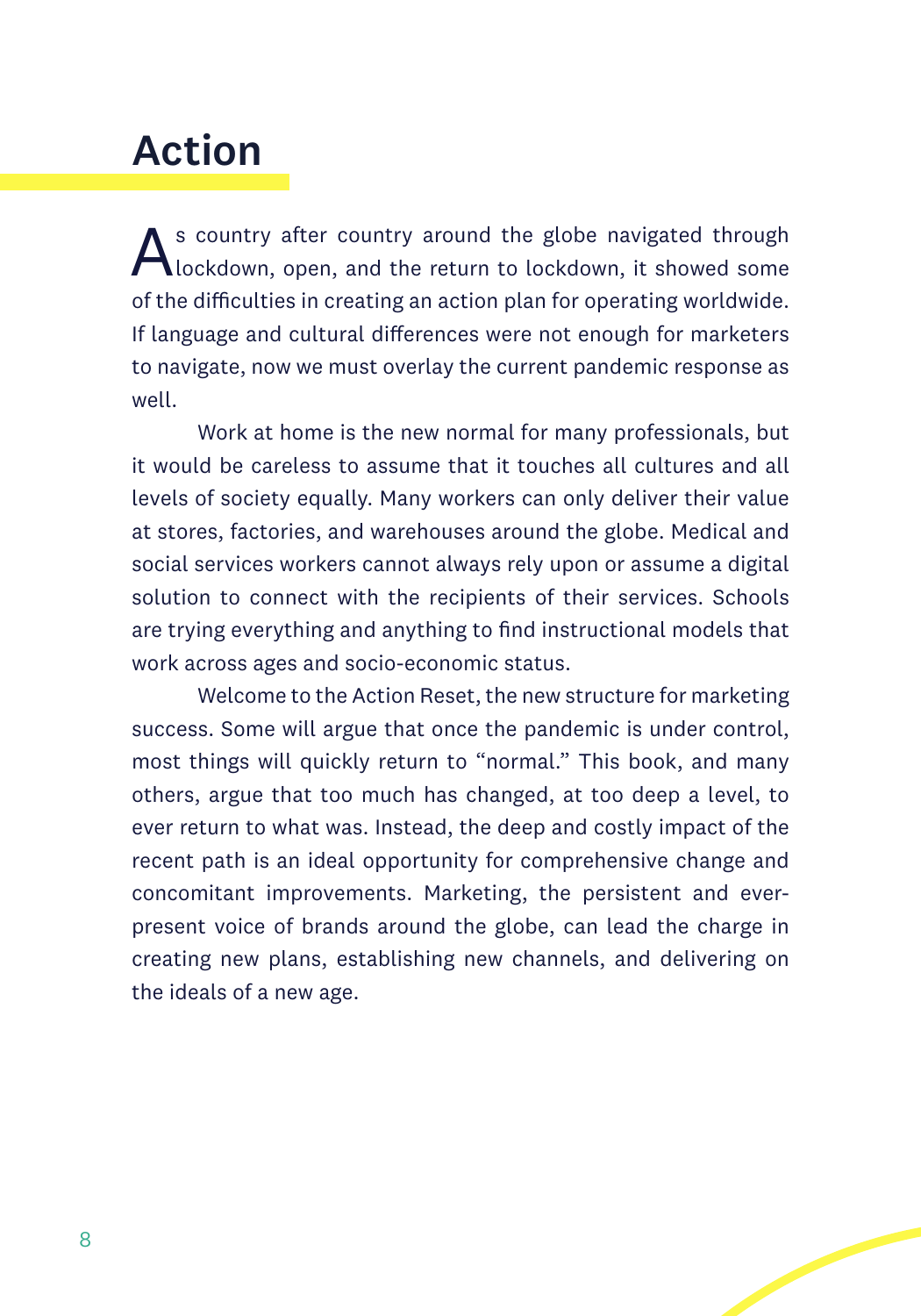#### **Play 5: Communications, transparency, and trust**

When was the last time you refreshed your social media strategy? The best brands are doing it weekly, riding the waves of change and finding new ways to remain relevant. The past year has seen an endless evolution of social channels and communication, and the most significant changes are likely yet to come. As Facebook, Twitter, and other platforms face pressure from governments, advertisers, and brands, they race to maintain some standards around facts, nonetheless the elusive concept of truth.

In the face of this, brands must elevate an integrated communication strategy to the top of their stack. Even for brands that avoid proactive engagement in social channels, they can be pulled in by others in a heartbeat and get swept up in a maelstrom of facts and opinions they cannot control. Most brands would love to be trending, until they are trending for all the wrong reasons.

The playbook must be built around transparency and trust. Brands cannot hide and they should not even try. What brands can do is learn to become active and astute listeners and develop carefully articulated steps to take as soon as they hear something important. Investing in AI-driven tools for listening and analysis, as well as automated response (because no company will ever be able to keep up with the torrent of posts by millions of humans) becomes a must-have in the future.

Marketing must integrate all their communication channels because customers see contradictory messages as a reason to lose trust. Internal integration among PR, social, content, and campaigns will be essential to execute well-timed and impactful customer communication.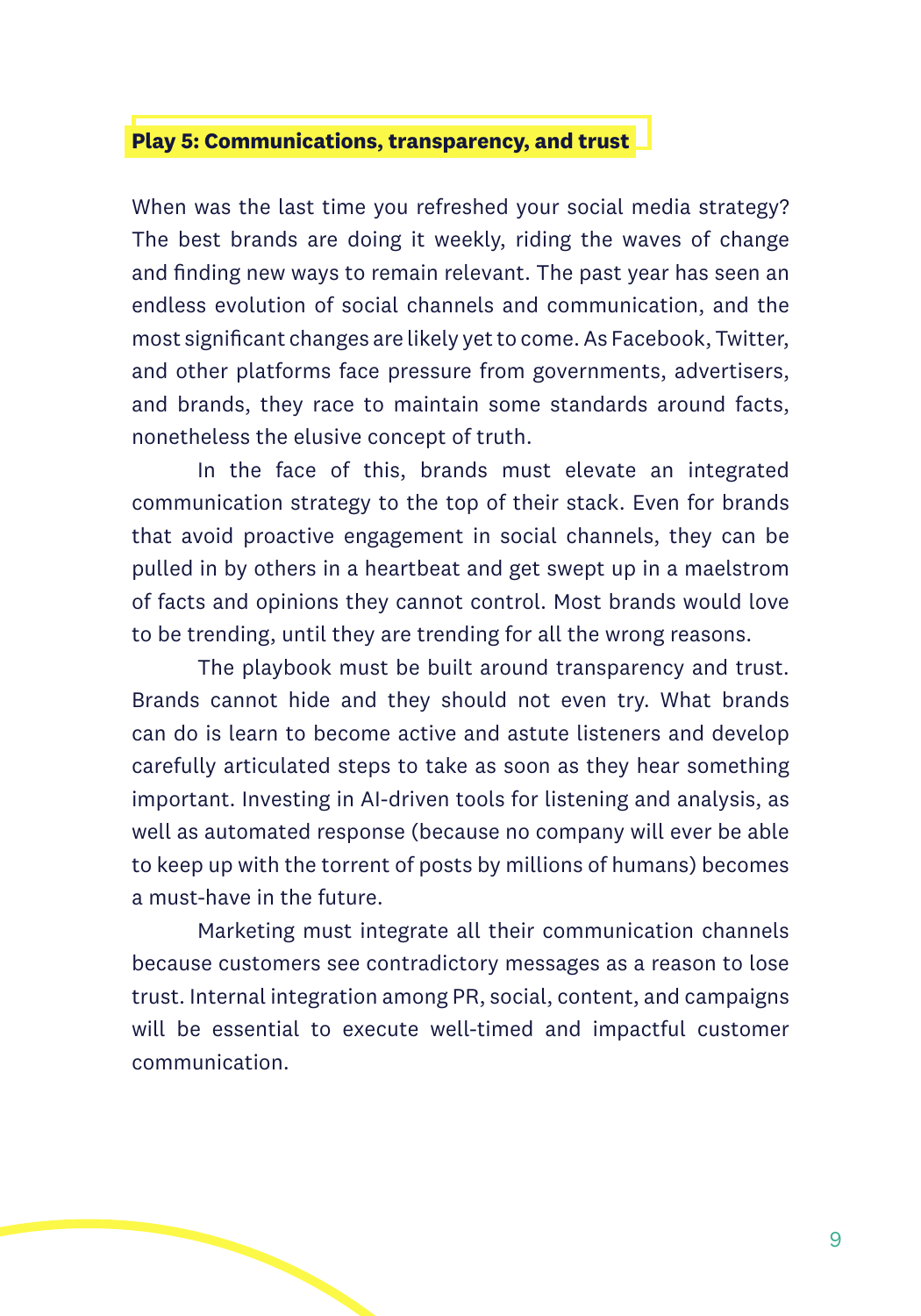#### **Play 6: The futureproof playbook**

Marketing is truly a discipline of the moment; what seemed like great marketing a few years ago might not even be considered today, and what we do today can lose relevance overnight. The artifacts produced by marketing – ads, events, videos, white papers, eBooks (like this one) – are usually nothing more than ephemera, forgotten quickly in the relentless march forward.

Being of the moment can make it seem that marketing is worthless, but nothing is further from the truth. This is the secret strength of great marketing: being able to speak to customers as they exist right now. People are overwhelmed with information, and increasingly skeptical of the truth of most of that information. The pandemic and economic reset has left typical people weary and concerned for the future. In that, they increasingly turn to brands for comfort.

The opportunity for marketing to meet the needs of people around the globe in new and exciting ways has never been better. To do so requires deep understanding of society and societal trends, updated investments in technology for listening, measuring, and responding, and playbooks that are as flexible as those used by the best professional sports teams.

Every week, a football or basketball team plays a different opponent, with a changing roster of players on both sides, and changing weather conditions around them. If their playbook was fixed, and they simply executed the plays that worked last week, or last year, their losses would mount quickly. The playing field is nearly infinitely dynamic and complex for a team, just as it is for a marketer. Building a futureproof playbook now means evaluating and updating the plays regularly, consuming vast amounts of information about customers and competitors, and being willing to iterate endlessly.

Marketing *is* a discipline of the moment, and that is the unique opportunity right now. **The Reset is here, the moment is now, and the well-prepared brands will thrive in the years ahead.**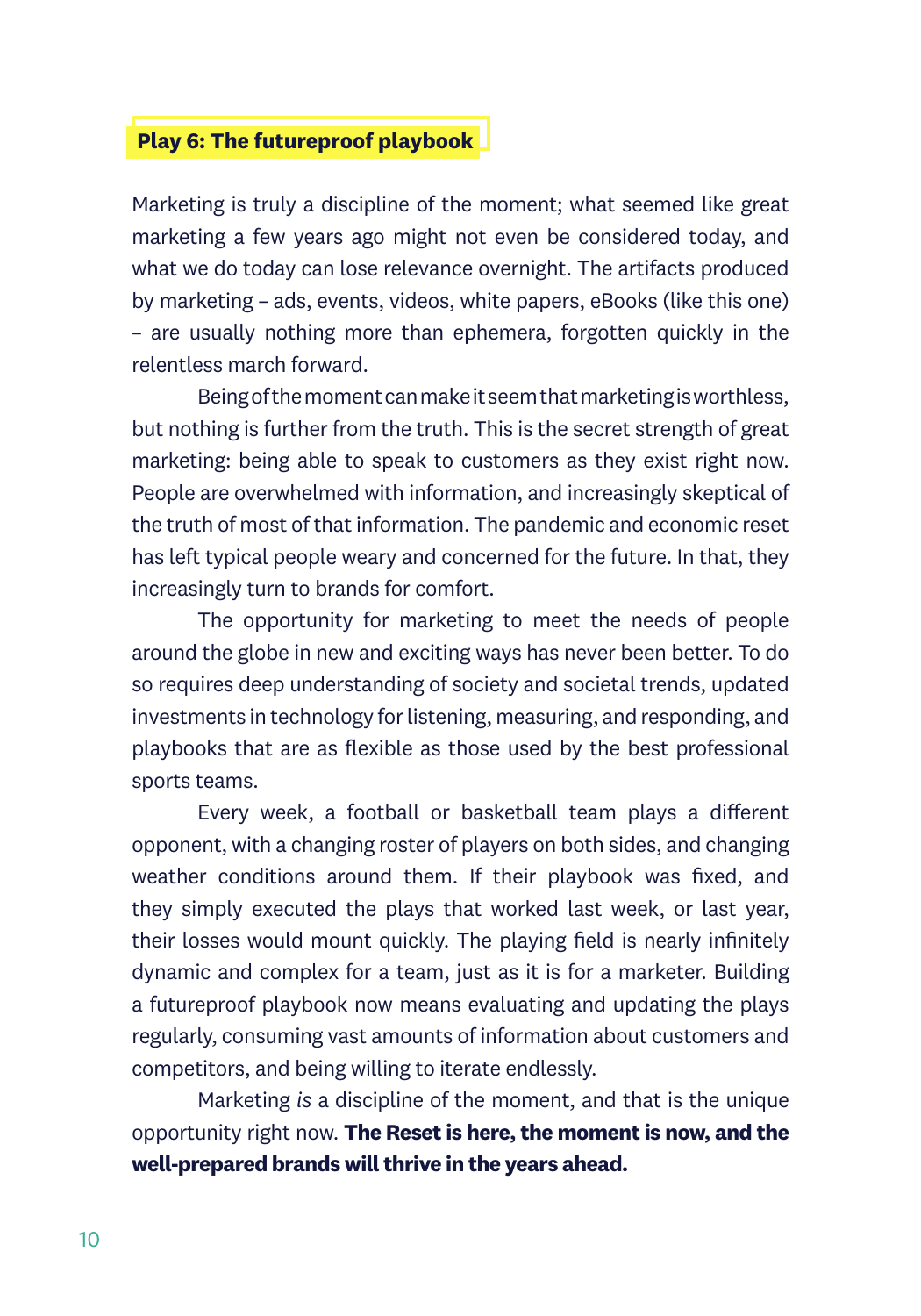## NORMAN GUADAGNO

*Norman Guadagno is currently CMO at Acoustic, where he is helping reimagine marketing technology. Over the past two decades, he has held a number of marketing and strategy roles with a deep focus on business transformation, marketing acceleration, and brand building. Norman was previously SVP of Marketing at Carbonite, helping to successfully transform that company from B2C to B2B. He has also held senior marketing positions at digital marketing agency Wire Stone (now part of Accenture Interactive), Microsoft, and Oracle.*

*With both a B.A. and M.A. in psychology, Norman has always viewed marketing challenges first through the lens of human perceptions, motivations, and emotions. Combined with a deep understanding of data, proven skills as a storyteller, and rich experience as a business and people leader, his unique perspective on the social and business landscape today offers valuable insights for professionals across industries.*

## ABOUT ACOUSTIC

*Acoustic is an independent marketing cloud with the open platform needed for success in a dynamic world. We're reimagining marketing technology by lessening the burdens of repetitive tasks and equipping marketers with powerful technology that is simple and easy to use. We give marketers more time to do what really matters—to think bigger and put themselves back into the work. We help marketers aim higher, bringing humanity back into marketing. Acoustic serves an international client base of more than 3,500 brands, including Fortune 500 companies, providing digital marketing, marketing analytics, content management, personalization, mobile marketing, and marketing automation solutions.*

*For more information, visit [www.acoustic.com.](http://www.acoustic.com)*